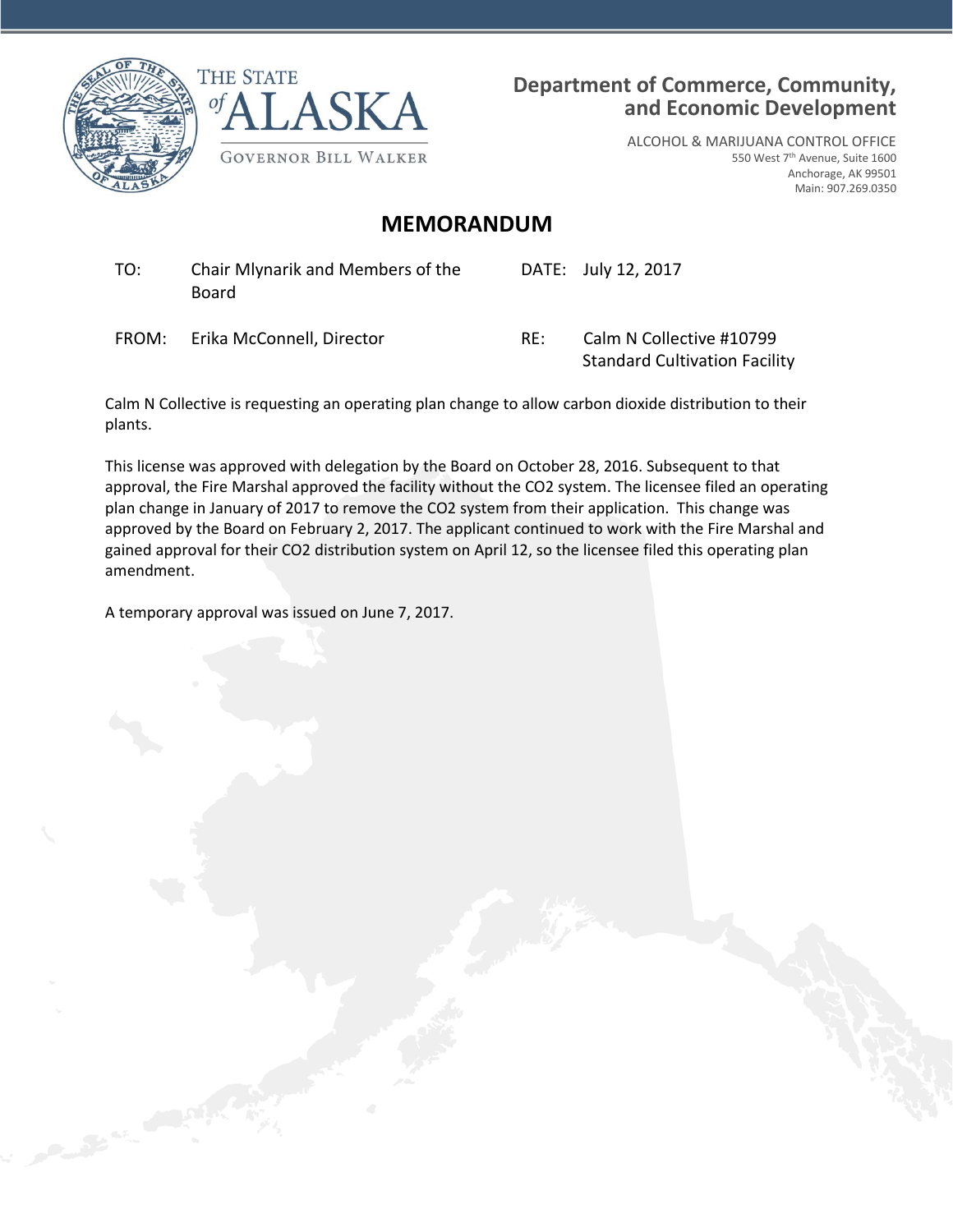

Alcohol and Marijuana Control Office 550 W 7<sup>th</sup> Avenue, Suite 1600 Anchorage, AK 99501 marijuana.licensing@alaska.gov https://www.commerce.alaska.gov/web/amco Phone: 907.269.0350

## **Alaska Marijuana Control Board Form MJ-15: Operating Plan Change**

### **What is this form?**

This operating plan change form is required for all marijuana establishment licensees seeking to change a licensed marijuana establishment's existing operating plan, under 3 AAC 306.100. With this form, a licensee may request changes to as much or as little as desired of Form MJ-01 and/or the corresponding operating plan supplemental for the establishment's license type. **The required \$250 change fee may be made by credit card online (VISA, MasterCard, or Discover), or by check or money order.**

Please download, complete, and submit with this form **only the pages** of Form MJ-01 and/or the corresponding operating plan supplemental that contain sections that you are requesting to change. All fields that are left blank will be considered unchanged from the existing operating plan. All fields that are completed and submitted with this form will be considered as changes to the existing operating plan and are subject to board approval. **Please do not submit any wholly unchanged pages of an operating plan.**

### **The form(s) that I am requesting board approval to change is:**

|                         | Form MJ-01: Marijuana Establishment Operating Plan                               |
|-------------------------|----------------------------------------------------------------------------------|
|                         | Form MJ-03: Retail Marijuana Store Operating Plan Supplemental                   |
| $\overline{\mathsf{v}}$ | Form MJ-04: Marijuana Cultivation Facility Operating Plan Supplemental           |
|                         | Form MJ-05: Marijuana Product Manufacturing Facility Operating Plan Supplemental |
|                         | Form MJ-06: Marijuana Testing Facility Operating Plan Supplemental               |
|                         |                                                                                  |

**This form must be completed and submitted to AMCO's main office prior to changing existing operations. The licensed establishment's operations may not be altered unless and until the Marijuana Control Board has approved of the changes. Please note that licensees seeking to change operating plans for multiple licenses must submit a separate completed copy of this form for each license.**

| Enter information for the licensed establishment. |                                                |        |                        |       |       |  |  |  |
|---------------------------------------------------|------------------------------------------------|--------|------------------------|-------|-------|--|--|--|
| Licensee:                                         | Calm N Collective, LLC                         |        | <b>License Number:</b> | 10799 |       |  |  |  |
| <b>License Type:</b>                              | <b>Standard Marijuana Cultivation Facility</b> |        |                        |       |       |  |  |  |
| <b>Doing Business As:</b>                         | <b>CALM N COLLECTIVE</b>                       |        |                        |       |       |  |  |  |
| <b>Premises Address:</b><br>13886 W Parks Hwy     |                                                |        |                        |       |       |  |  |  |
| City:                                             | Houston                                        | State: | AK                     | ZIP:  | 99694 |  |  |  |

### Section 1 – Establishment Information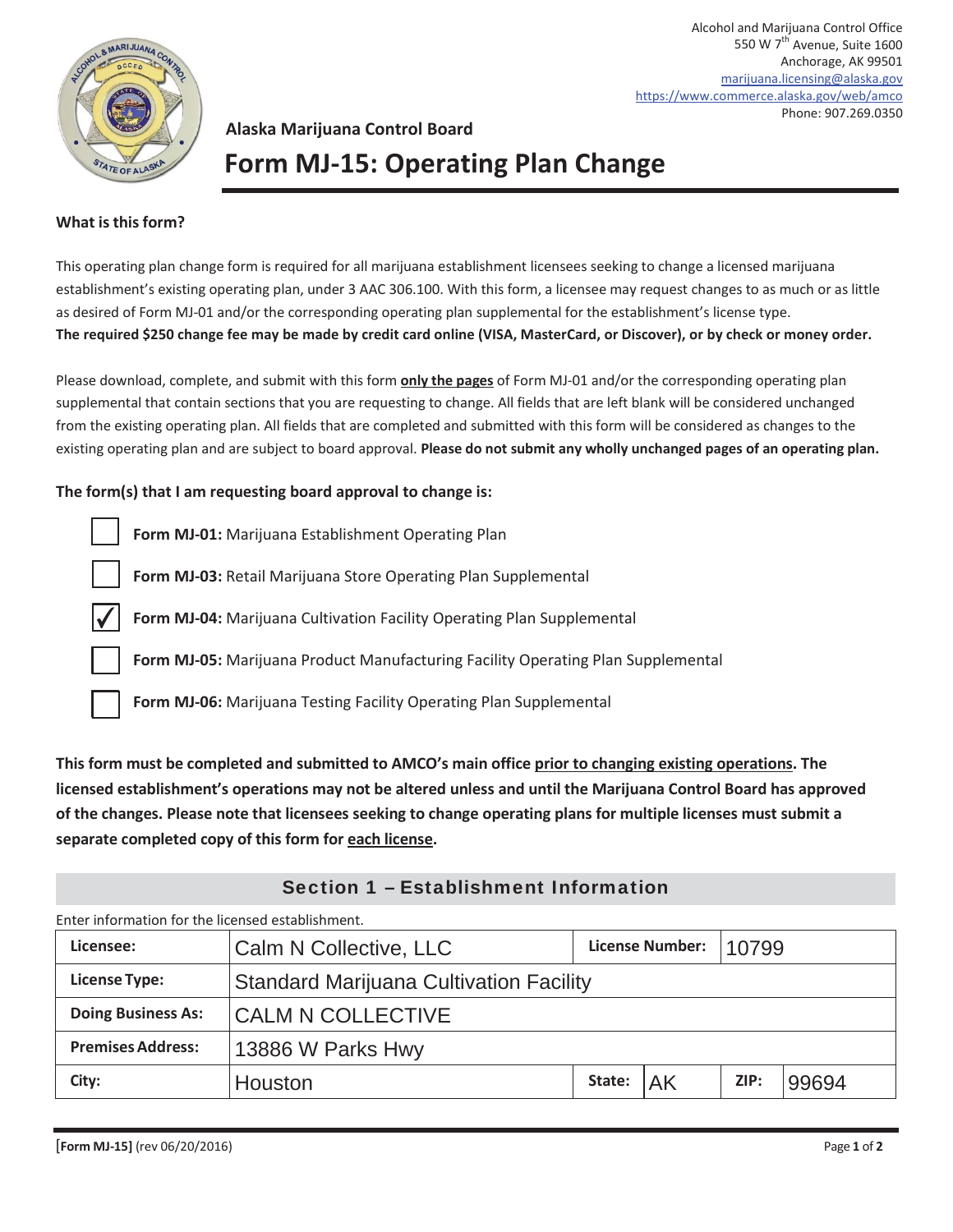

Alcohol and Marijuana Control Office 550 W 7<sup>th</sup> Avenue, Suite 1600 Anchorage, AK 99501 marijuana.licensing@alaska.gov https://www.commerce.alaska.gov/web/amco Phone: 907.269.0350

# Form MJ-15: Operating Plan Change

Alaska Marijuana Control Board

As a marijuana establishment licensee, I declare under penalty of unsworn falsification that I have examined this form, including all accompanying documents, schedules, and statements, and to the best of my knowledge and belief find them to be true, correct, and complete.

Signature of licensee

Bass

Printed name

 $25$ Subscribed and sworn to before me this.

**Notary Public** REBECCA M. REIN **State of Alaska** My Commission Expires Jan 1, 2018

Notary Public in and for the State of Alaska My commission expires:

 $\sim$ 

day of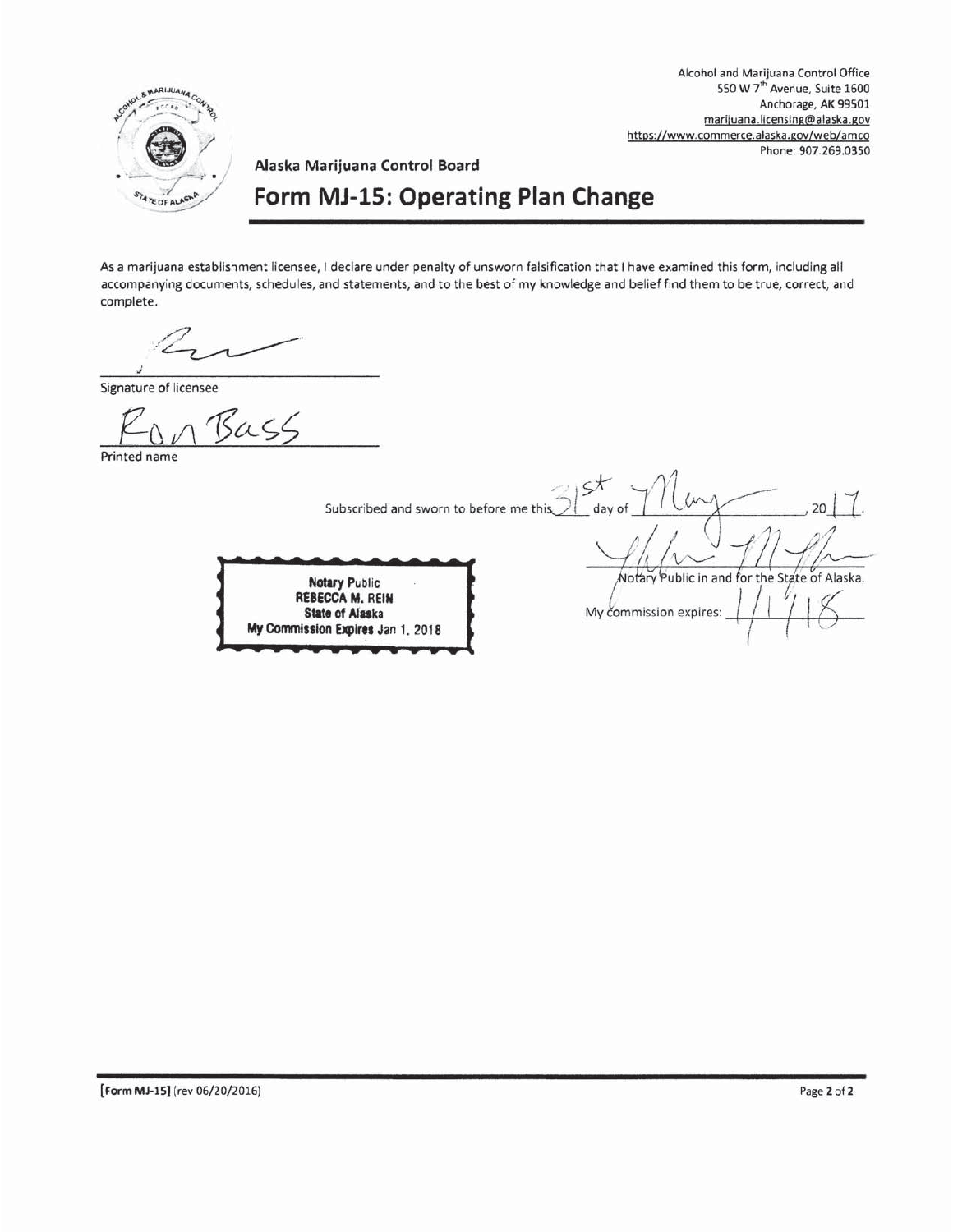### **Marijuana Licensing (CED sponsored)**

| From:                  | Valerie Mastolier <valerie@jdwcounsel.com></valerie@jdwcounsel.com> |
|------------------------|---------------------------------------------------------------------|
| Sent:                  | Friday, June 02, 2017 9:35 AM                                       |
| To:                    | Marijuana Licensing (CED sponsored)                                 |
| Cc:                    | Jana Weltzin; Christina Thibodeaux; ronbasslennon@yahoo.com         |
| Subject:               | MJ-15 Calm N Collective License No. 10799                           |
| <b>Attachments:</b>    | Calm N Collective New MJ-15.pdf                                     |
| <b>Follow Up Flag:</b> | Follow up                                                           |
| <b>Flag Status:</b>    | Flagged                                                             |
| <b>Categories:</b>     | Jane                                                                |

Good Morning Mark and Jane,

Please find the attached changes in Calm N Collective, LLC MJ‐04 Operating Plan:

MJ‐04: Page 4 Box 3 – add "The facility will use carbon dioxide (CO2) as a gas distributed in the growing rooms by pressurized cylinders of carbon dioxide. The gas is used to supply the plant roots and plant leaves with oxygen and carbon. The parts per million (ppm) of carbon dioxide gas distributed to each growing room will be constantly electronically monitored and set to turn on and off when the ppm concentration of CO2 gas falls below or rises above a set concentrate."

Also attached – State Fire Safety Regulations certificate of approval

Thank you, and happy Friday!

*Valerie Mastolier*

‐‐

JDW, LLC Office Manager & Paralegal 3003 Minnesota Drive Suite 201 Anchorage, Alaska 99503 907-231-3750 info@jdwcounsel.com valerie@jdwcounsel.com

The author of this email is not an attorney. This communication does not constitute legal advice and should not be construed as such. The information contained in this message is privileged and confidential. It is intended only to be read by the individual or entity named above or their designee. If the reader of this message is not the intended recipient, you are on notice that any distribution of this message, in any form is strictly prohibited. If you have received this message in error, please immediately notify the sender by telephone at 630-913-1113 and delete or destroy any copy of this message. Thank you.

P Think green, please don't print unnecessarily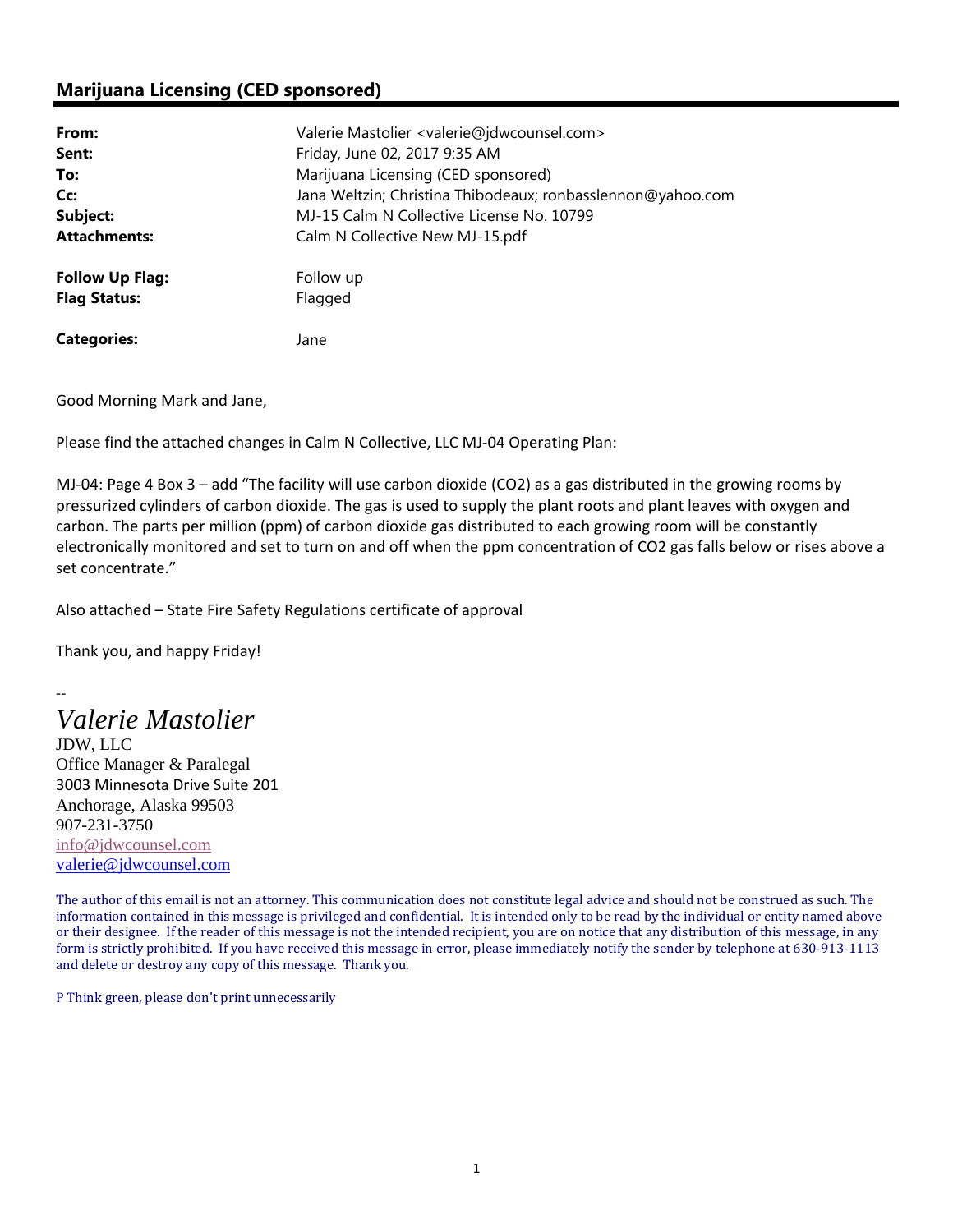

**Alaska Marijuana Control Board**

# **Operating Plan Supplemental Form MJ-04: Marijuana Cultivation Facility**

**Describe the marijuana cultivation facility's growing medium(s) to be used:**

The Cultivation Facility will use Pro-Mix Soil as a growing medium. Pro-Mix is specially formulated with all natural ingredients, It contains an organic fertilizer that provides gradual feeding to the plants.

### **Describe the marijuana cultivation facility's fertilizers, chemicals, gases, and delivery systems, including carbon dioxide management, to be used:**

The facility will use carbon dioxide (CO2) as a gas distributed in the growing rooms by pressurized cylinders of carbon dioxide. The gas is used to supply the plant roots and plant leaves with oxygen and carbon. The parts per million (ppm) of carbon dioxide gas distributed to each growing room will be constantly electronically monitored and set to turn on and off when the ppm concentration of CO2 gas falls below or rises above a set concentrate. The facility will use hydrogen peroxide and chlorine bleach as cleaning agents.

The facility will use FloraNova Bloom and FloraNova Grow as fertilizers. The fertilizer will be added to the 50 gallon water tank which is part of the watering system and mixed with the water according to a schedule. This fertilizer calls for 1/2 to 3 teaspoons per gallon of water from early flowering through harvest. The water containing the fertilizer will be delivered through hoses hanging above the plants. More information about FloraNova can be found at www.planetnatural.com/productfloranova-bloom/

### **Describe the marijuana cultivation facility's irrigation and waste water systems to be used:**

The cultivation facility will use hoses to irrigate plants.

Waste water that is not re-used will be drained into the facility's septic system which was approved by an engineering firm to contain the type of waste water expected to be discarded from this facility (See details in Operation Plan Section 5) A neutralizer will be added to the septic system as well to eliminate the possibility of eutorphication.

A local septic pumping business licensed by local state and federal authorities to dispose of this type waste will be utilized to remove the waste water.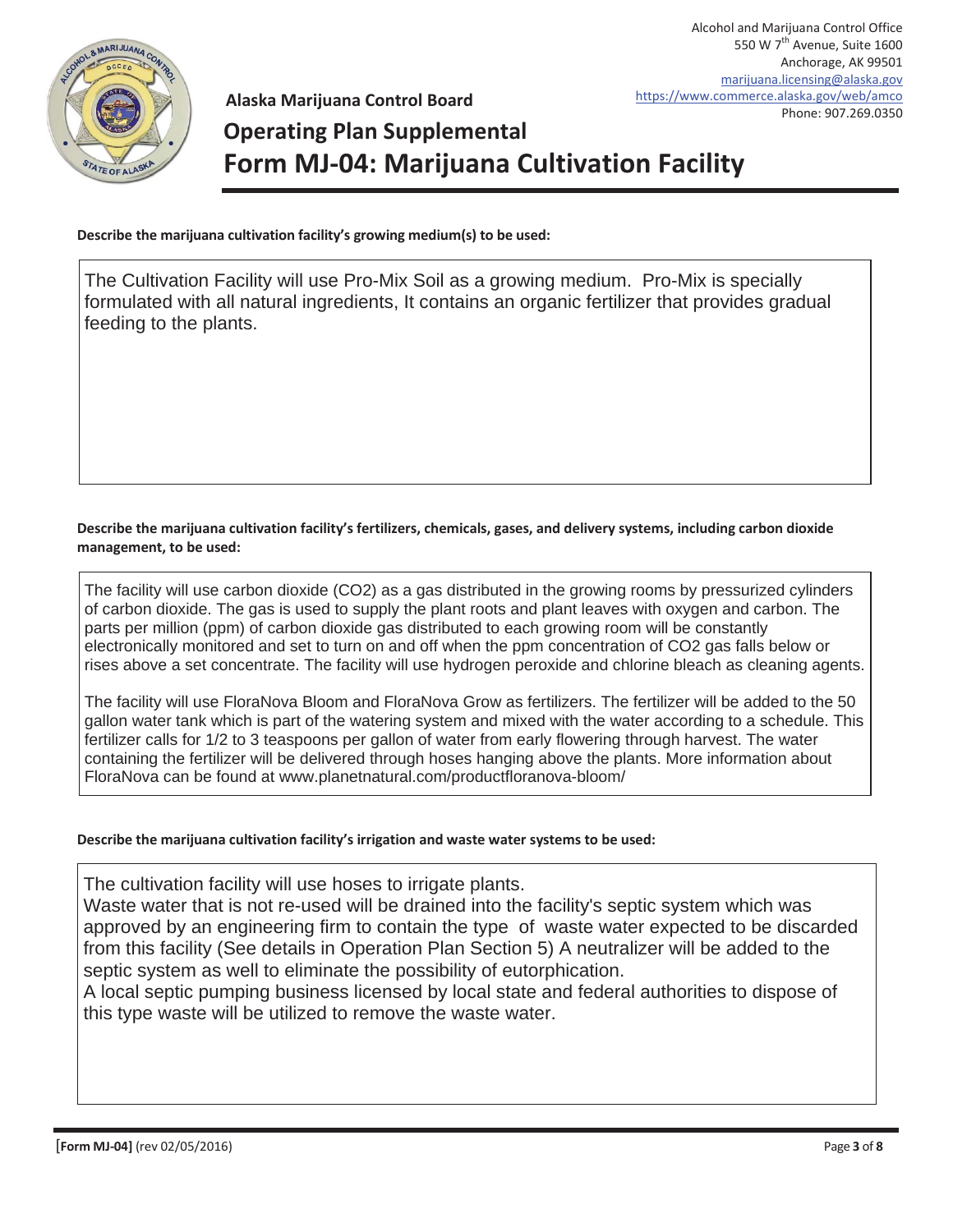



**Department of Public Safety** 

DIVISION OF FIRE AND LIFE SAFETY Plan Review Bureau - Anchorage

> 5700 East Tudor Road Anchorage, Alaska 99507-1225 Micin: 907.269.2004 Fax: 907.269.0098

April 12, 2017

Calm N Collective LLC PO Box 521302 Houston, AK 99654 Ronald Bass

SUBJECT:

CITY: 2009 INTERNATIONAL BUILDING AND FIRE CODE OCCUPANCY: PLAN REVIEW: 2017COR1000 **Houston** 

Dear Ronald Bass:

Plans for the Renovation / Remodel have been reviewed by this office for conformity with the State Fire Safety Regulations and are hereby approved. Enclosed is a certificate of approval that must be posted on the premises until the project has been completed according to the approved plans and all regulations have been adhered to.

Renovation / Remodel

Calm N Collective (13886 W Parks Hwy) -

Approval of submitted plans is not approval of omissions or oversights by this office or noncompliance with any applicable regulations of the Municipal Government.

It must be understood that the inclusion of and compliance with State Fire Safety Regulations does not preclude the necessity of compliance with the requirements of local codes and ordinances.

If we can be of further assistance in this matter, please feel free to contact us at the address above.

Sincerely,

Timothy W Fisher

Timothy Fisher Plans Examiner

Enclosure: Approval Certificate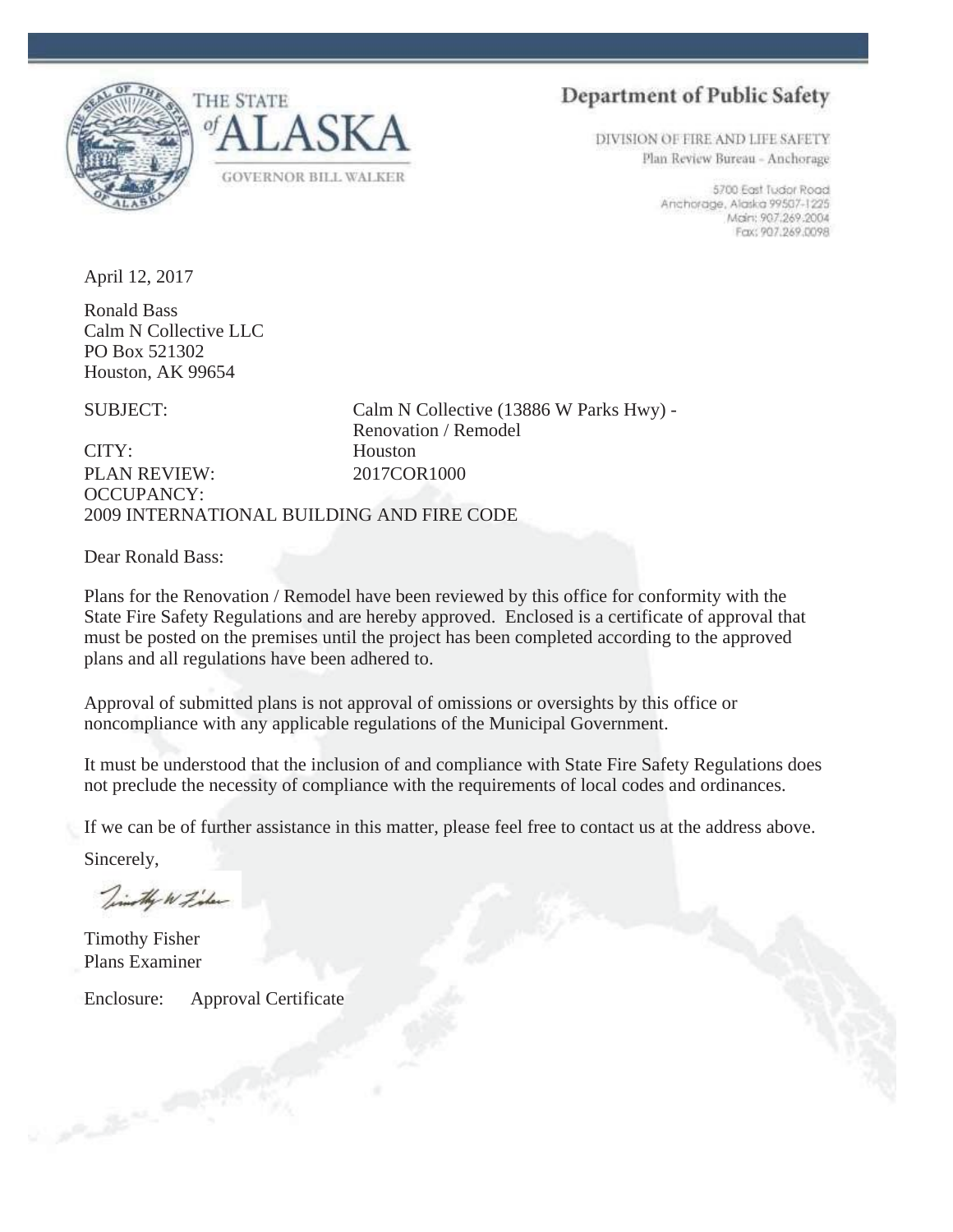## **State of Alaska** Office of the State Fire Marshal Plan Review

This is to certify that the plans for this building were reviewed by the State Fire Marshal on April 12, 2017 for conformance with AS 18.70.010 -- 100; 13 AAC 50.027.

This certificate shall be posted in a conspicuous place on the premises named<br>Calm N Collective (13886 W Parks Hwy) and shall remain

W.

posted until construction is completed.

NOTICE: Any changes or modifications to the approved plans must be resubmitted for review by the State Fire Marshal.

By:

**2017COR1000**

Timothy W Fisher

Authority: AS 18.70.080<br>
Form: 12-741**Renovation / Remodel ONLY** Plans Examiner  $(6/01)$ 

Timothy Fisher